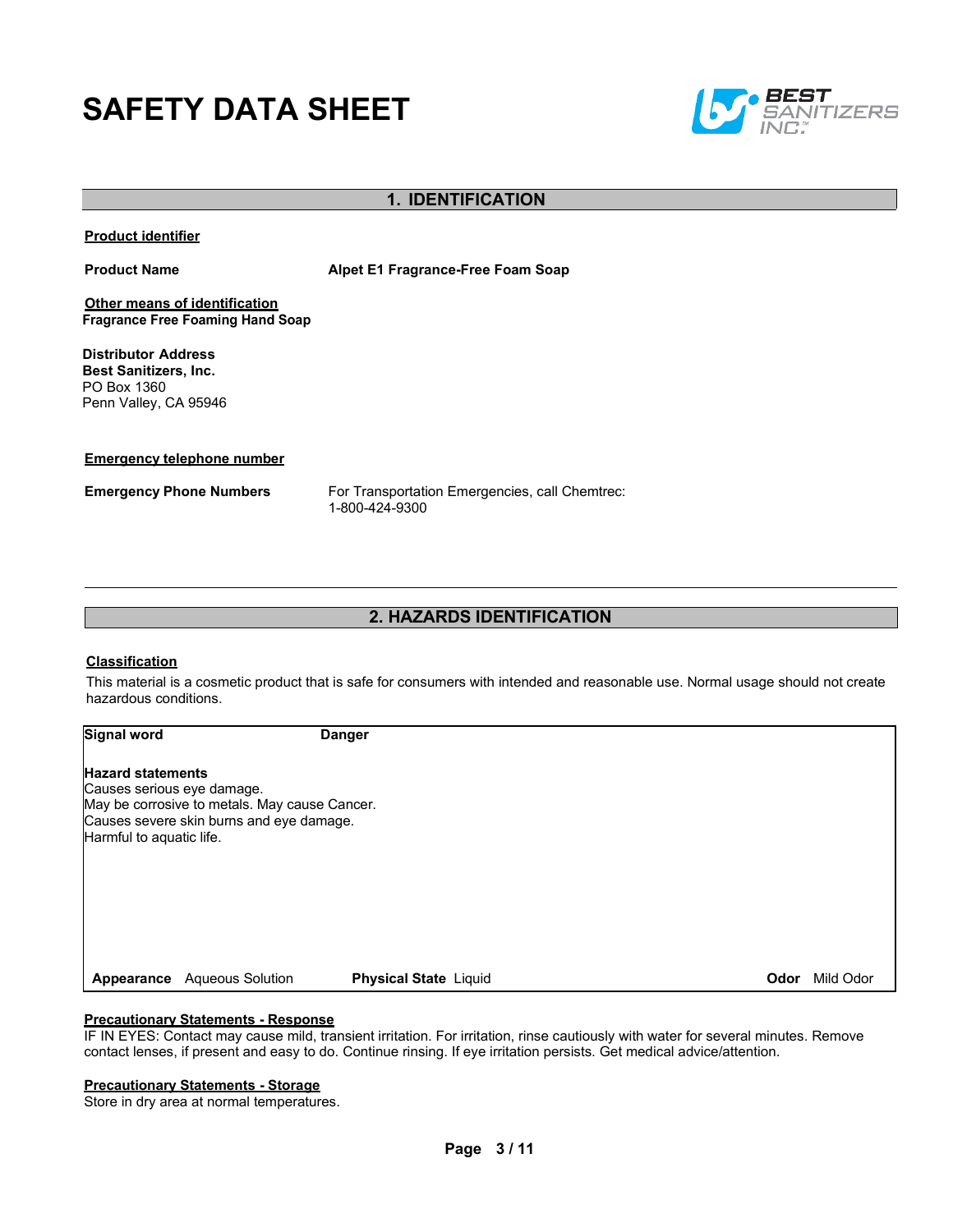## **Precautionary Statements - Disposal**

Dispose of contents/container to an approved waste disposal plant.

#### **Other Information**

Unknown Acute Toxicity

## **3. COMPOSITION/INFORMATION ON INGREDIENTS**

| <b>Chemical Name</b>     | CAS No.    | Weight % | Trade Secret |
|--------------------------|------------|----------|--------------|
| Sodium Laureth Sulfate   | 9004-82-4  | l-5%     |              |
| Cocamindopropyle Betaine | 61789-40-0 | l-5%     |              |
| Glycerin                 | 56-81-5    | l-5%     |              |

\* The exact percentage (concentration) of composition has been withheld as a trade secret.

## **4. FIRST AID MEASURES**

| <b>First aid measures</b> |                                                                                                                                                                                                                                                                                     |
|---------------------------|-------------------------------------------------------------------------------------------------------------------------------------------------------------------------------------------------------------------------------------------------------------------------------------|
| <b>General Advice</b>     | Show this safety data sheet to the doctor in attendance.                                                                                                                                                                                                                            |
| <b>Eye Contact</b>        | Flush with copious amounts of water immediately. Hold eye(s) open and rinse slowly and<br>gently with water for 15-20 minutes. Remove contact lenses, if present, after first 5<br>minutes, then continue rinsing eye(s). If eye irritation persists, get medical advice/attention. |
| Skin Contact              | None anticipated under foreseeable use conditions. Prolonged or repeated skin contact with<br>this product may cause irritation in sensitive individuals. Get medical attention if irritation<br>develops.                                                                          |
| Inhalation                | None expected under foreseeable conditions.                                                                                                                                                                                                                                         |
| Ingestion                 | Do not induce vomiting. Drink plenty of water. Never give anything by mouth to an<br>unconscious person. Call physician.                                                                                                                                                            |
|                           |                                                                                                                                                                                                                                                                                     |

**Most important symptoms and effects, both acute and delayed**

**Most Important Symptoms and Effects** See Section 11 for information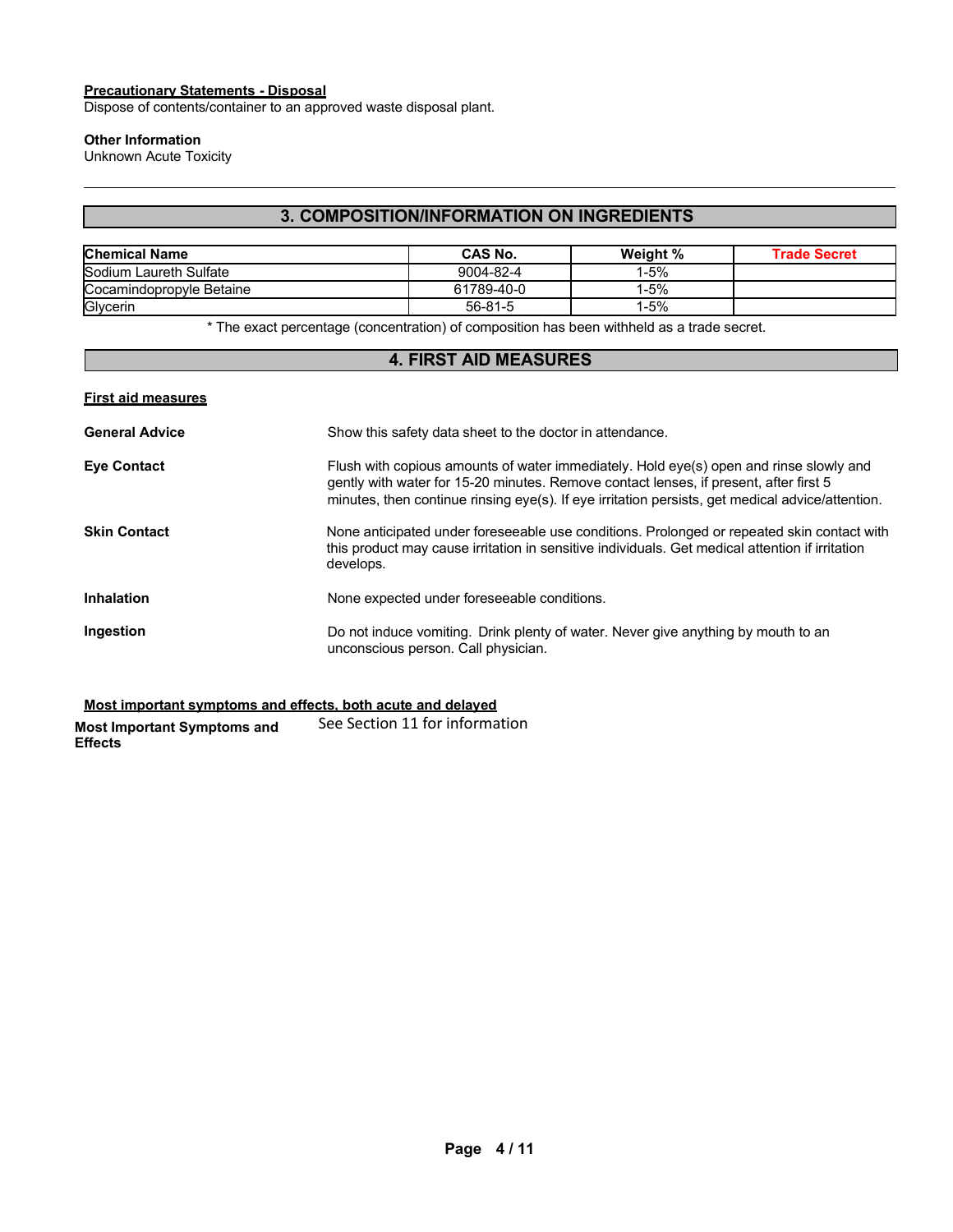**Notes to Physician** Treat symptomatically.

## **5. FIRE-FIGHTING MEASURES**

#### **Suitable Extinguishing Media**

Water spray (fog), Carbon dioxide (CO<sub>2</sub>), Foam.

#### **Unsuitable Extinguishing Media**

No Information available.

#### **Explosion Data**

Sensitivity to Mechanical Impact None Sensitivity to Static Discharge None

#### **Protective equipment and precautions for firefighters**

As in any fire, wear self-contained breathing apparatus pressure-demand, MSHA/NIOSH (approved or equivalent) and full protective gear. Cool containers with flooding quantities of water until well after fire is out.

#### **Personal precautions, protective equipment and emergency procedures**

| <b>Personal Precautions</b>                          | Use personal protection recommended in Section 8. Ensure adequate ventilation,<br>especially in confined areas. |  |  |
|------------------------------------------------------|-----------------------------------------------------------------------------------------------------------------|--|--|
| For emergency responders                             | Isolate area. Keep unnecessary personnel away.                                                                  |  |  |
| Methods and material for containment and cleaning up |                                                                                                                 |  |  |

**Methods for Containment** Prevent further leakage or spillage if safe to do so. Contain and collect spillage with noncombustible absorbent material, (e.g. sand, earth, diatomaceous earth, vermiculite) and place in container for disposal according to local/national regulations (See Section 13). **Methods for Cleaning Up** Soak up with inert absorbent material. Clean up spillage with brush and shovel. Sweep up and shovel into suitable containers for disposal. Following product recovery, flush area with water.

### **7. HANDLING AND STORAGE**

#### **Precautions for safe handling**

Handling **Store in a cool, dry place, keep away from heat. Keep away from heat, sparks, and flames.** Do not eat drink or smoke when using this product. Use personal protection recommended in Section 8. Avoid contact with skin, eyes or clothing. Use only in well-ventilated areas. Wash thoroughly after handling. Handle in accordance with good industrial hygiene and safety practice.

#### **Conditions for safe storage, including any incompatibilities**

| <b>Storage</b>               | Keep Containers tightly closed in a dry, cool and well-ventilated place. Keep from<br>freezing. Keep away from heat, sparks, flame and other sources of ignition (i.e., pilot<br>lights, electric motors and static electricity). Store between 40 to 100°F. |
|------------------------------|--------------------------------------------------------------------------------------------------------------------------------------------------------------------------------------------------------------------------------------------------------------|
| <b>Incompatible Products</b> | Heat, sparks, open flame, other ignition sources. Keep away from hypochlorite acid and<br>strong oxides.                                                                                                                                                     |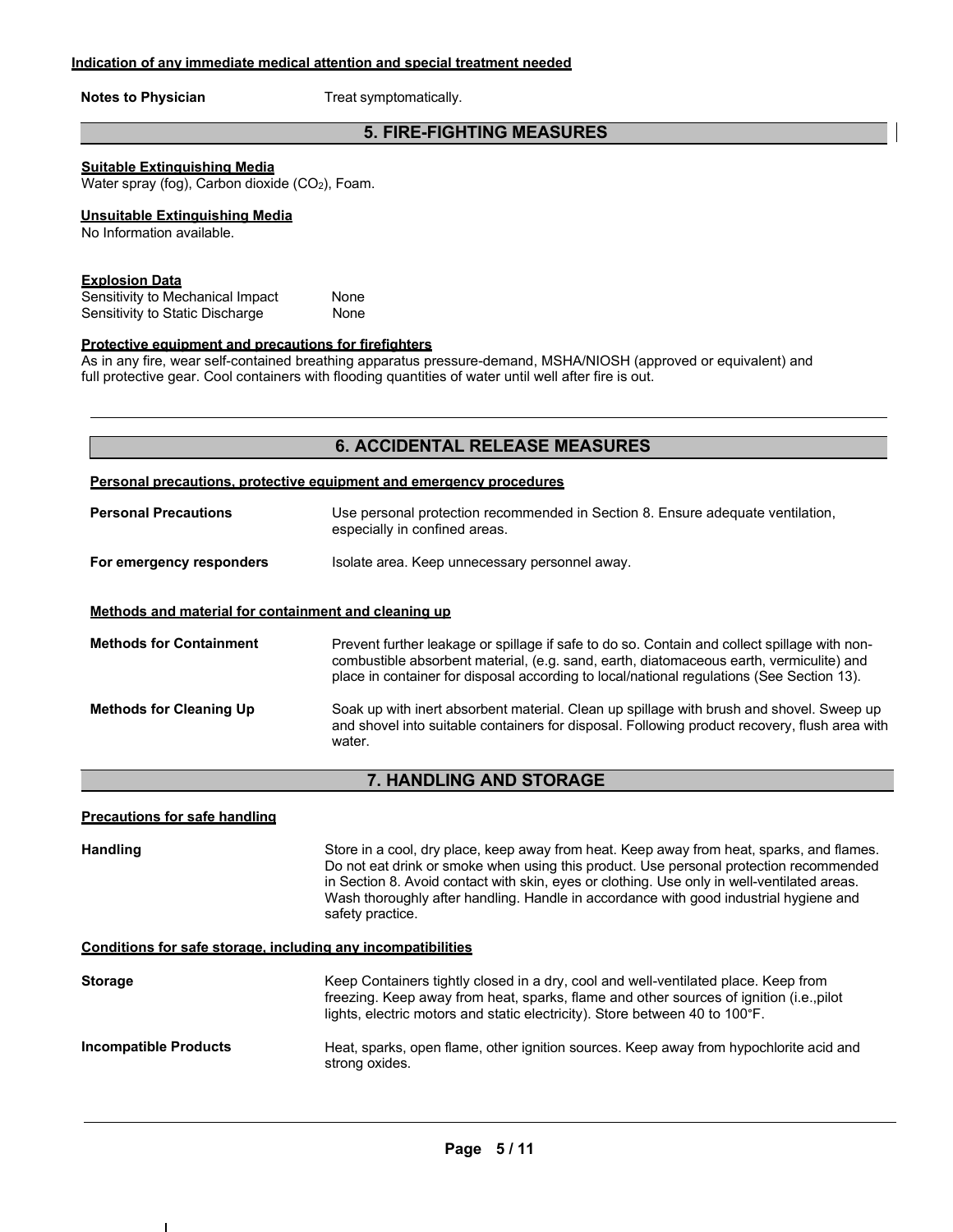## **8. EXPOSURE CONTROLS/PERSONAL PROTECTION**

#### **Control parameters**

#### **Exposure Guidelines**

*ACGIH TLV: American Conference of Governmental Industrial Hygienists - Threshold Limit Value. OSHA PEL: Occupational Safety and Health Administration - Permissible Exposure Limits. NIOSH IDLH: Immediately Dangerous to Life or Health.*

#### **Appropriate engineering controls**

| <b>Engineering Measures</b> | Showers                                 |
|-----------------------------|-----------------------------------------|
|                             | Eyewash stations<br>Ventilation systems |

#### **Individual protection measures, such as personal protective equipment**

| <b>Eye/Face Protection</b>      | Wear safety glasses with side shields (or goggles).                                                                                                                                                                                                                                                                             |  |
|---------------------------------|---------------------------------------------------------------------------------------------------------------------------------------------------------------------------------------------------------------------------------------------------------------------------------------------------------------------------------|--|
| <b>Skin and Body Protection</b> | Wear protective Neoprene™ gloves. Rubber gloves. Normal work clothing (long sleeved shirt<br>and long pants is recommended).                                                                                                                                                                                                    |  |
| <b>Respiratory Protection</b>   | If exposure limits are exceeded or irritation is experienced, NIOSH/MSHA approved<br>respiratory protection should be worn. Positive pressure supplied air respirators maybe<br>required for high airborne contaminant concentrations. Respiratory protection must be<br>provided in accordance with current local regulations. |  |
| <b>Hygiene Measures</b>         | Wash face, hands and any exposed skin thoroughly after handling. Wash contaminated<br>clothing and shoes before reuse. Do not Eat, Drink or Smoke when using this product.                                                                                                                                                      |  |

## **9. PHYSICAL AND CHEMICAL PROPERTIES**

#### **Physical and Chemical Properties**

| <b>Property</b>                              | Values                                     | <b>Remarks/Method</b>         |                                       |
|----------------------------------------------|--------------------------------------------|-------------------------------|---------------------------------------|
| <b>Physical State</b><br>Appearance<br>Color | Liauid<br><b>Agueous Solution</b><br>Green | Odor<br><b>Odor Threshold</b> | Mild Odor<br>No information available |

**Melting/freezing point** No data available None known

**pH** 5.0 – 7.0  $\overline{+1@21^{\circ}C}$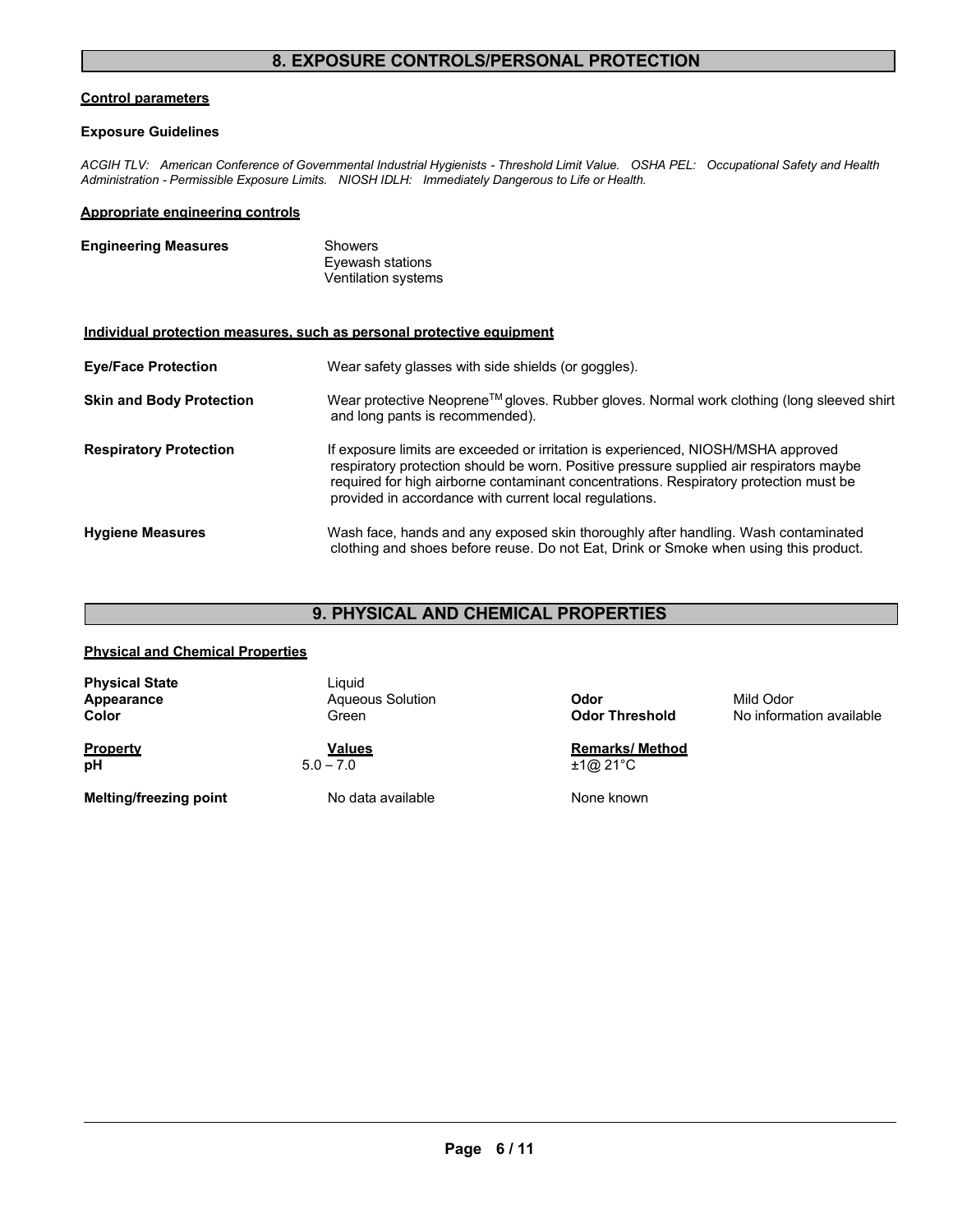**Boiling point / boiling range 212<sup>°</sup>F 212<sup>°</sup>F 1212<sup>°</sup>F 1212**<sup><sup>6</sup>F **1211 1211 1211 1211 121**</sup> **Evaporation rate Reserve State and Reserve Algebra 10 None known**<br> **Flammability (solid, gas)** No data available **None known** None known **Flammability** (solid, gas) **Flammability Limits in Air** Upper flammability limit **No data available** None known **Lower flammability limit** No data available **None known**<br>
No data available **None known**<br>
None known **Vapor pressure No data available and the None known**<br> **Vapor density No data available None known**<br>
No data available **None known Specific Gravity** 1.0 1.0 **None known**<br> **Water Solubility** Coluble in water Columbus None known **Water Solubility** Soluble in water None known **Solubility in other solvents** No data available **None known**<br> **Partition coefficient:** No data available None known **Partition coefficient: No data available**<br> **Autoignition temperature** No data available **Autoignition temperature No data available None known**<br> **Decomposition temperature** No data available **None known**<br>
None known **Decomposition temperature** No data available None known<br> **Kinematic viscosity** No data available None known **Kinematic viscosity**<br> **Contains the Contract Contract Contract Contract Contract Contract Contract Contract Contract Contract Contract Contract Contract Contract Contract Contract Contract Contract Contract Contract Contr Dynamic viscosity** 

**Francisco Monemand Point None known**<br>No data available None known **Vapor density None known None known**<br>1.0 **None known** 

## **10. STABILITY AND REACTIVITY**

#### **Reactivity**

No data available.

#### **Chemical stability**

Stable under recommended storage conditions.

#### **Possibility of Hazardous Reactions**

None under normal processing.

#### **Conditions to avoid**

Heat, flames and sparks, extreme temperature conditions

#### **Incompatible materials**

Heat, sparks, open flame, other ignition sources.

#### **Hazardous Decomposition Products**

Carbon monoxide. Carbon dioxide  $(CO<sup>2</sup>)$ .

## **11. TOXICOLOGICAL INFORMATION**

#### **Information on likely routes of exposure**

#### **Product Information**

| <b>Inhalation</b>   | Inhalation of vapors in high concentration may cause irritation or respiratory system. |
|---------------------|----------------------------------------------------------------------------------------|
| <b>Eve Contact</b>  | No irritant under normal use.                                                          |
| <b>Skin Contact</b> | No irritant under normal use.                                                          |
| Ingestion           | None expected under foreseeable conditions                                             |

#### **Component Information**

| <b>Chemical Name</b> | Oral LD50   | Dermal LD50       | <b>LC50</b><br>Inhalation         |
|----------------------|-------------|-------------------|-----------------------------------|
| Glycerin<br>56-81-5  | 12600 mg/kg | ∗10 q/kg (Rabbit) | $>570$ mg/m <sup>3</sup> (Rat) 1h |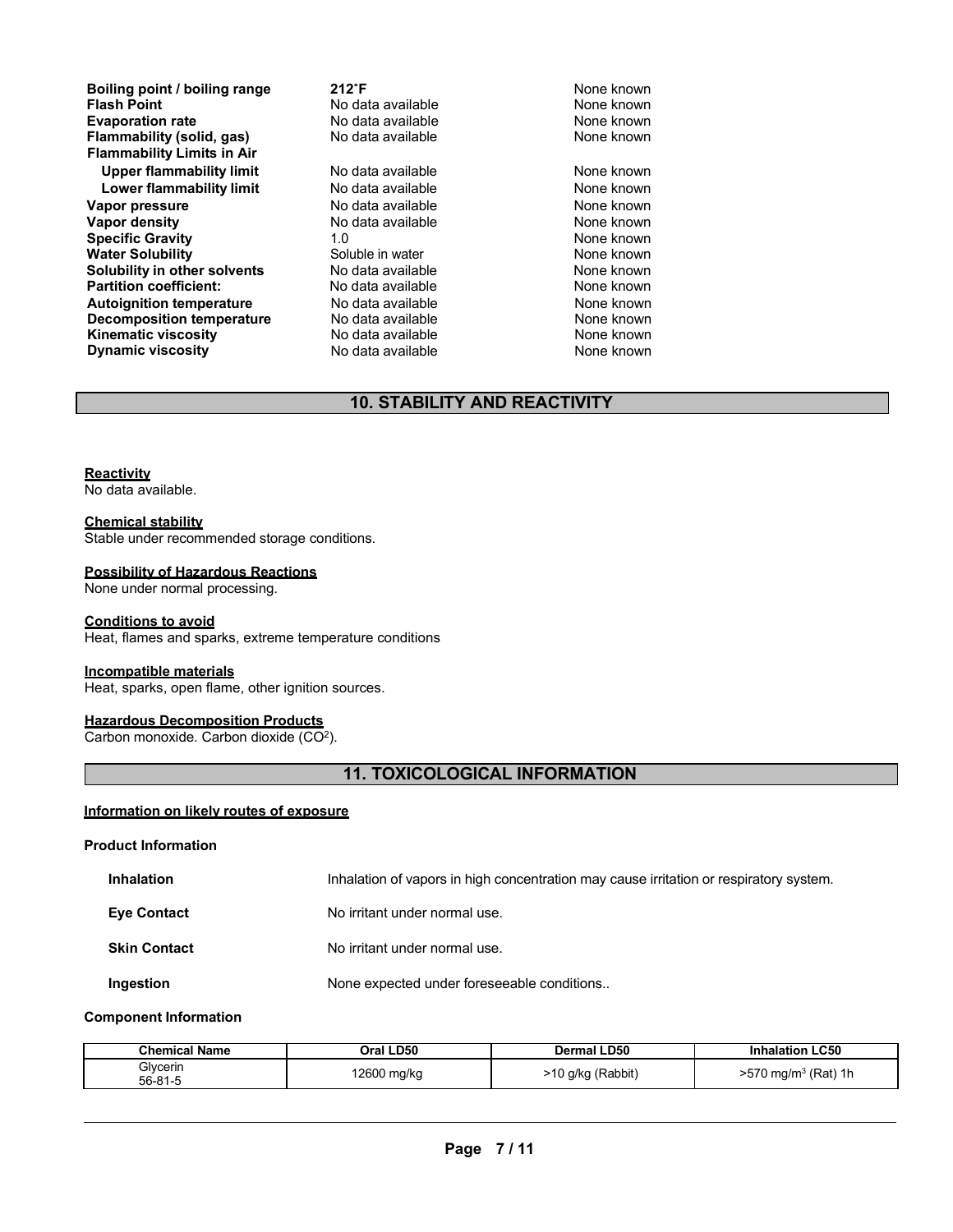### **Information on toxicological effects**

**Symptoms** No Information Available.

#### **Ecotoxicity**

## **12. Ecological Data**

#### **Persistence and Degradability**

No information available.

**Bioaccumulation**

No information available.

## **Other adverse effects**

No information available.

## **13. DISPOSAL CONSIDERATIONS**

### **Disposal methods**

Dispose of in accordance with all applicable federal, state, and local regulations.

## **Contaminated Packaging**

Do not reuse empty containers. Dispose of in accordance with all applicable federal, state, and local regulations.

## **14. TRANSPORT INFORMATION**

## **DOT**

Non Hazardous

## **IATA**

Non Hazardous

## **15. REGULATORY INFORMATION**

### **Chemical Inventories**

**TSCA** Complies

**DSL/NDSL** Complies

**EINECS/ELINCS** Complies

**TSCA** - United States Toxic Substances Control Act Section 8(b) Inventory **DSL/NDSL** - Canadian Domestic Substances List/Non-Domestic Substances List **EINECS/ELINCS** – European Inventory of Existing Chemical Substances/European List of Notified Chemical Substances